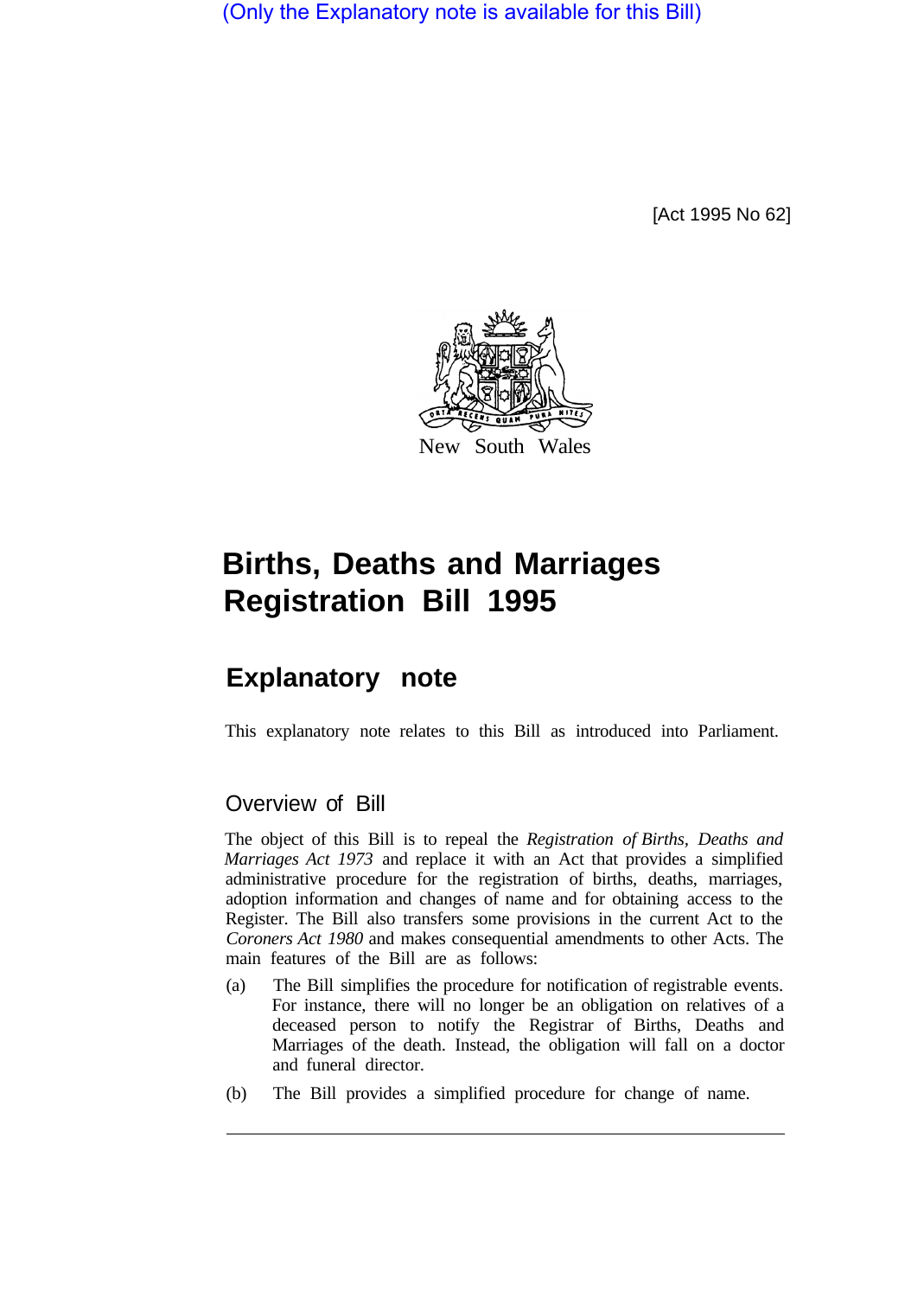Explanatory note

- $(c)$ A concept of prohibited name is introduced. This will prevent the registration of a name that is, for example, obscene or offensive.
- The definition of "stillbirth" is changed, so that the weight at birth is  $(d)$ relevant only if it cannot be established that the child is of at least 20 weeks gestation (rather than weight being the determining factor as at present).
- The procedure for registering information relating to the parentage of  $(e)$ a child is simplified.
- The procedure for correcting the Register is simplified.  $(f)$
- The Bill specifies the factors that are to be taken into account in  $(g)$ determining whether a person should be granted access to the Register (such as privacy concerns and restrictions on access to adoption information contained in the *Adoption Information Act 1990).*
- Penalties for offences relating to fraud and unauthorised access to, or  $(h)$ interference with, the Register are increased.
- Provisions in the current Act relating to the reporting of certain deaths  $(i)$ to the coroner and the disposal of human remains without proper authority are transferred to the *Coroners Act 1980.*

The Bill is based on model provisions developed in consultation with the States and Territories.

## Outline of provisions

#### **Part 1 Preliminary**

**Clause 1** sets out the name (also called the short title) of the proposed Act.

**Clause 2** provides that the proposed Act will commence on a day or days to be proclaimed.

**Clause 3** sets out the objects of the proposed Act. The objects of the Act are to provide for the following:

- (a) the registration of births, deaths and marriages in New South Wales,
- (b) the registration of adoption information,
- (c) the registration of changes of name,
- (d) the keeping of registers for recording and preserving information about births, adoptions, deaths, marriages and changes of name in perpetuity,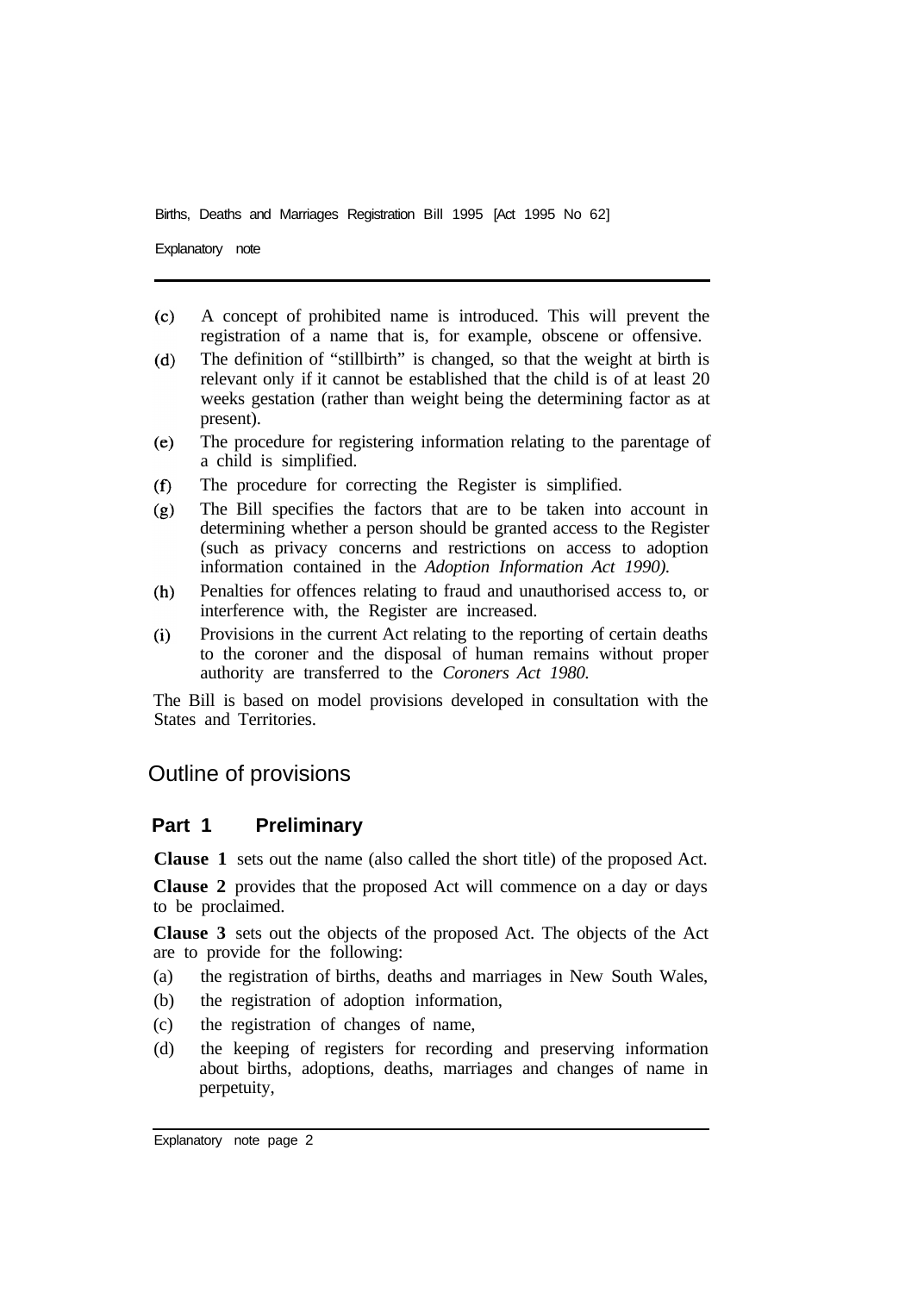Explanatory note

- (e) access to the information in the registers in appropriate cases by government or private agencies and members of the public, from within and outside the State,
- (f) the issue of certified information from the registers,
- (g) the collection and dissemination of statistical information.

**Clause 4** defines certain words and expressions used in the proposed Act. Important definitions include *prohibited name, registrable event* and *stillborn child.* 

#### **Part 2 Administration**

#### **Division 1 The Registrar**

**Clause 5** provides that the Registrar of Births, Deaths and Marriages is, in the exercise of functions under the Act, subject to the control and direction of the Minister.

**Clause 6** sets out the general functions of the Registrar. These include establishing and maintaining the Register and administering the registration system established by the proposed Act.

**Clause 7** provides for the staff of the Registrar.

**Clause 8** allows the Registrar to delegate functions under the Act.

#### **Division 2 Execution of documents**

**Clause 9** provides that the Registrar is to have a seal.

**Clause 10** allows the Registrar to issue documents under seal and provides for judicial recognition of the execution of documents by the Registrar.

#### **Division 3 Reciprocal administrative arrangements**

**Clause 11** allows the Minister to enter into an arrangement with any Minister administering a corresponding law (a law of another State or a Territory providing for the registration of births, deaths and marriages) providing for reciprocal powers of the registering authorities under the corresponding laws.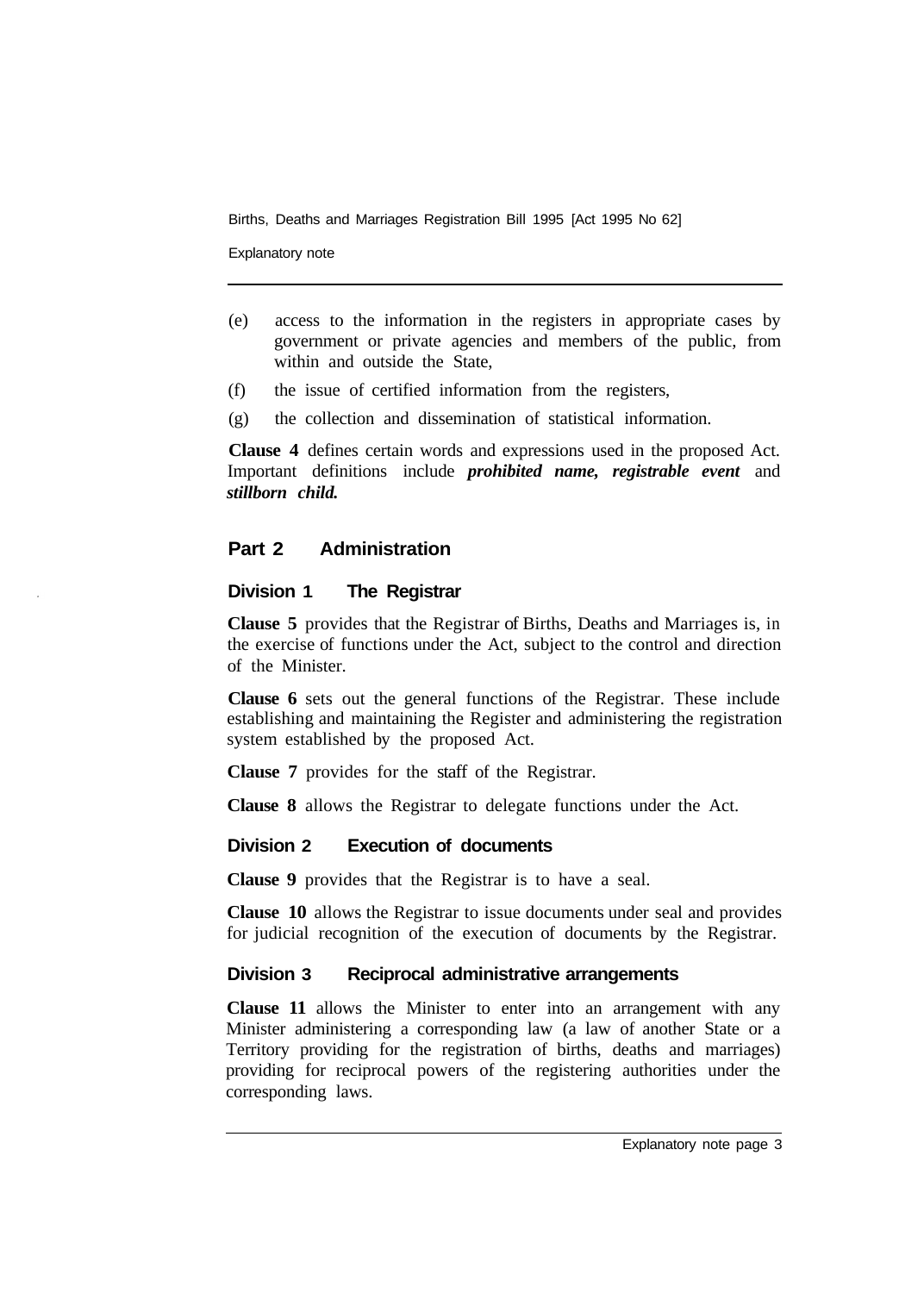Explanatory note

#### **Part 3 Registration of births**

#### **Division 1 Notification of births**

**Clause 12** requires the birth of a child in the State to be notified to the Registrar. The person responsible for giving notice of the birth of a child is the chief executive offcer of the hospital in which the child is born or to which the child is brought following birth or, in other circumstances, the doctor or midwife responsible for the professional care of the mother of the child at birth. If the child concerned was stillborn, the responsible person must also give the Registrar a doctor's certificate or notice with respect to the cause of foetal death.

#### **Division 2 Registration of births**

**Clause 13** requires the birth of a child in the State to be registered under the proposed Act. It also provides for other circumstances in which the birth of a child may be registered under the proposed Act.

**Clause 14** provides for the method of registration of the birth of a child.

**Clause 15** makes the parents of a child jointly responsible for birth registration. If the child is a foundling, the person who has custody of the child is responsible for registration of birth.

**Clause 16** requires the person responsible for registration of a child's birth to ensure that a birth registration statement is given to the Registrar within 60 days after the birth.

**Clause 17** provides for the entry of the particulars regarding the birth of a child in the Register.

**Clause 18** restricts the Circumstances in which the Registrar can register the identity of the parent of a child. The Registrar may only register parentage information in the following cases:

- (a) if both parents apply for the inclusion of the information,
- (b) if only one parent applies for the inclusion of the information because the other parent cannot join in the application,
- (c) if only one parent applies for the inclusion of the information but the Registrar is satisfied the other parent does not dispute the correctness of the claim,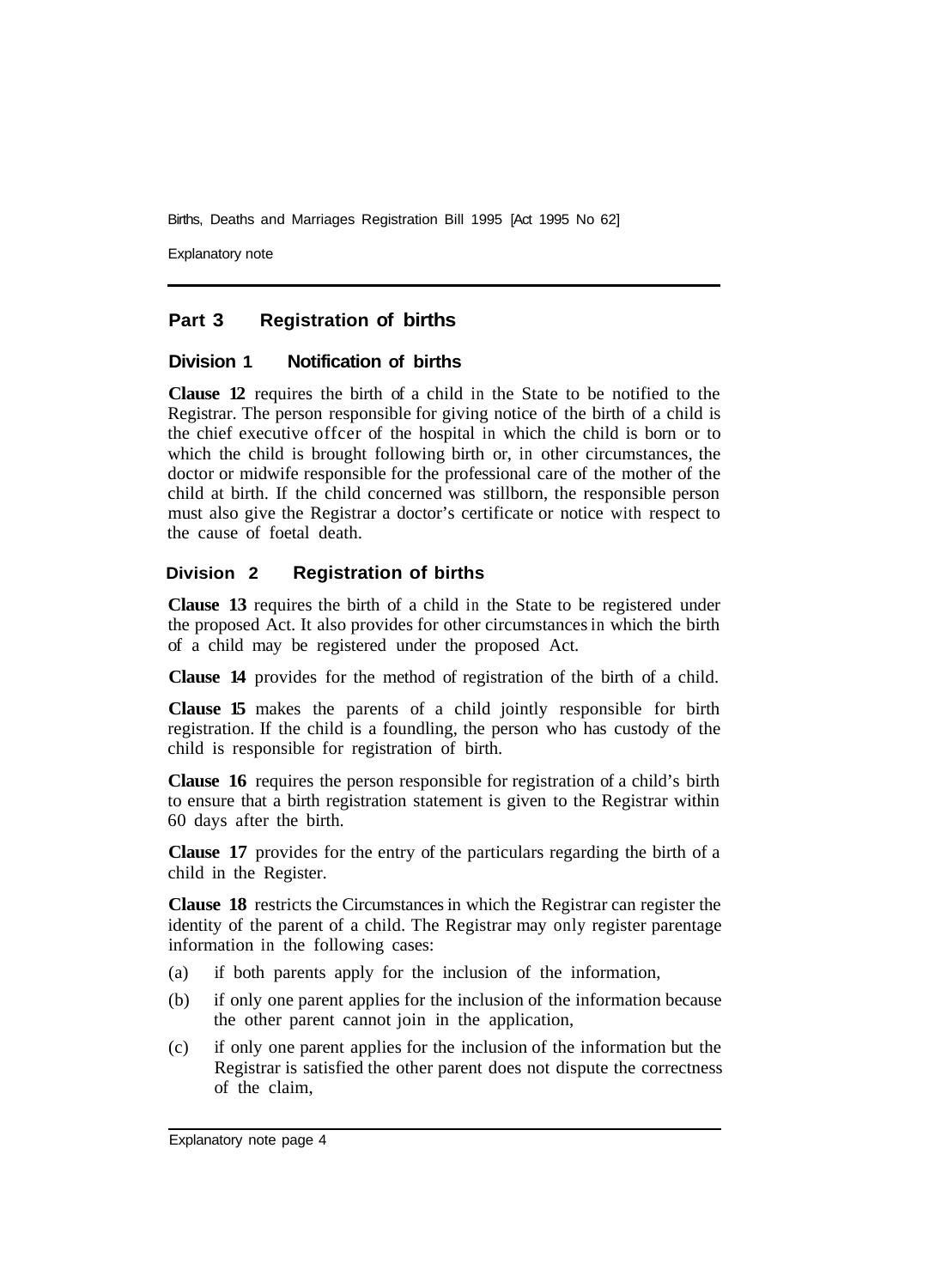Explanatory note

- (d) if a court makes a finding or order as to the parentage of a child,
- (e) if the Registrar is entitled by law to make a presumption as to the parentage of the child,
- (f) if the regulations authorise the inclusion of parentage information.

#### **Division 3 Court powers**

**Clause 19** allows an application to be made to the District Court for an order directing the registration of a birth or the inclusion of certain information concerning a child in the Register. It also allows other courts to make such orders.

#### **Division 4 Alteration of details of birth registration**

**Clause 20** allows the Registrar, on application, to enter further details in the Register after the initial registration of a child's birth.

#### **Division 5 Child's name**

**Clause 21** requires a birth registration statement to state a name for the child. If the name is a prohibited name (such as a name that is offensive or obscene or contrary to the public interest), the Registrar may assign a name to the child.

**Clause 22** allows either parent of a child to apply to the District Court for the resolution of a dispute concerning the name of the child.

## **Part 4 Registration of adoptions**

**Clause 23** requires adoption orders and orders for the discharge of an adoption to be registered.

**Clause 24** sets out how the Registrar registers adoptions and discharges of adoption.

**Clause 25** requires the Registrar to make an appropriate entry in or on a person's birth registration regarding an adoption or discharge of adoption. If the child's birth is not registered in the State, the Registrar is to cause the information to be sent to the relevant registering authority.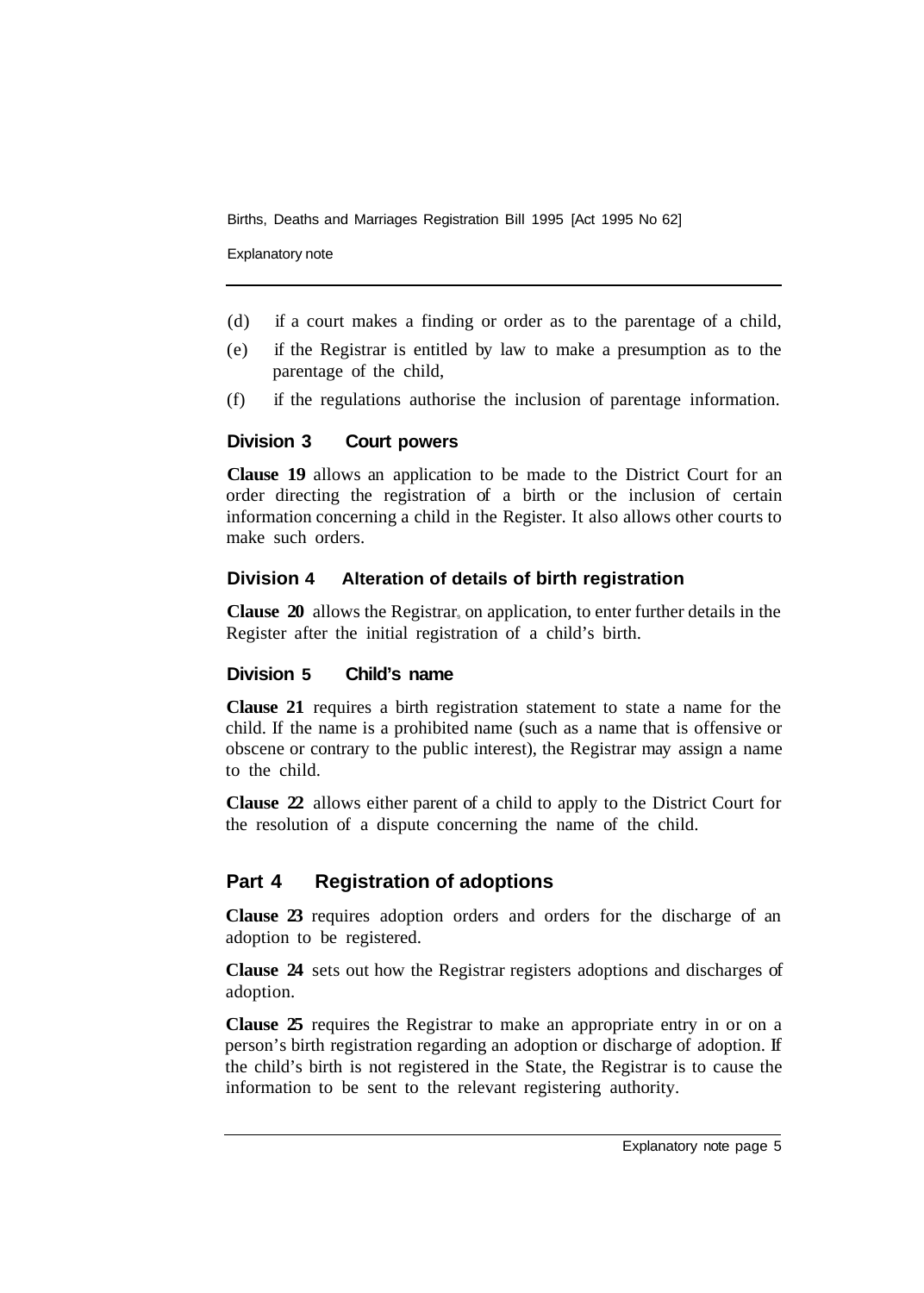Explanatory note

#### **Part 5 Change of name**

**Clause 26** provides that a person's name may be changed by registration of the change under the proposed Part.

**Clause 27** allows a person domiciled or ordinarily resident in the State or whose birth is registered in the State to apply to the Registrar for registration of a change of the person's name.

**Clause 28** allows a parent or guardian to apply for registration of a change in the name of a child. Application may be made by one parent only if the applicant is the sole parent named in the child's birth registration, there is no other surviving parent of the child or a court approves the change of name. Any parent may apply to the District Court for approval of a change of name of a child.

**Clause 29** provides that a change in the name of a child cannot be registered unless the child consents to the change of name or is unable to understand the meaning and implications of the change of name.

**Clause 30** allows the Registrar to require additional information before registering a change of name and provides for circumstances in which a change of name cannot be registered (for example, where the change is being sought for a fraudulent purpose).

**Clause 31** provides for the registration of a change of name by the making of an appropriate entry about the change in the Register including, if the applicant requests it, by appropriate notation on the person's birth registration.

**Clause 32** makes it clear that the Part does not prevent a person changing his or her name by repute or usage.

## **Part 6 Registration of marriages**

**Clause 33** requires a marriage that is solemnised in the State to be registered under the proposed Act.

**Clause 34** provides for the registration of a marriage by lodgement of the marriage certificate with the Registrar.

**Clause 35** provides that a marriage is registered by inclusion of the marriage certificate or the particulars of the marriage in the Register.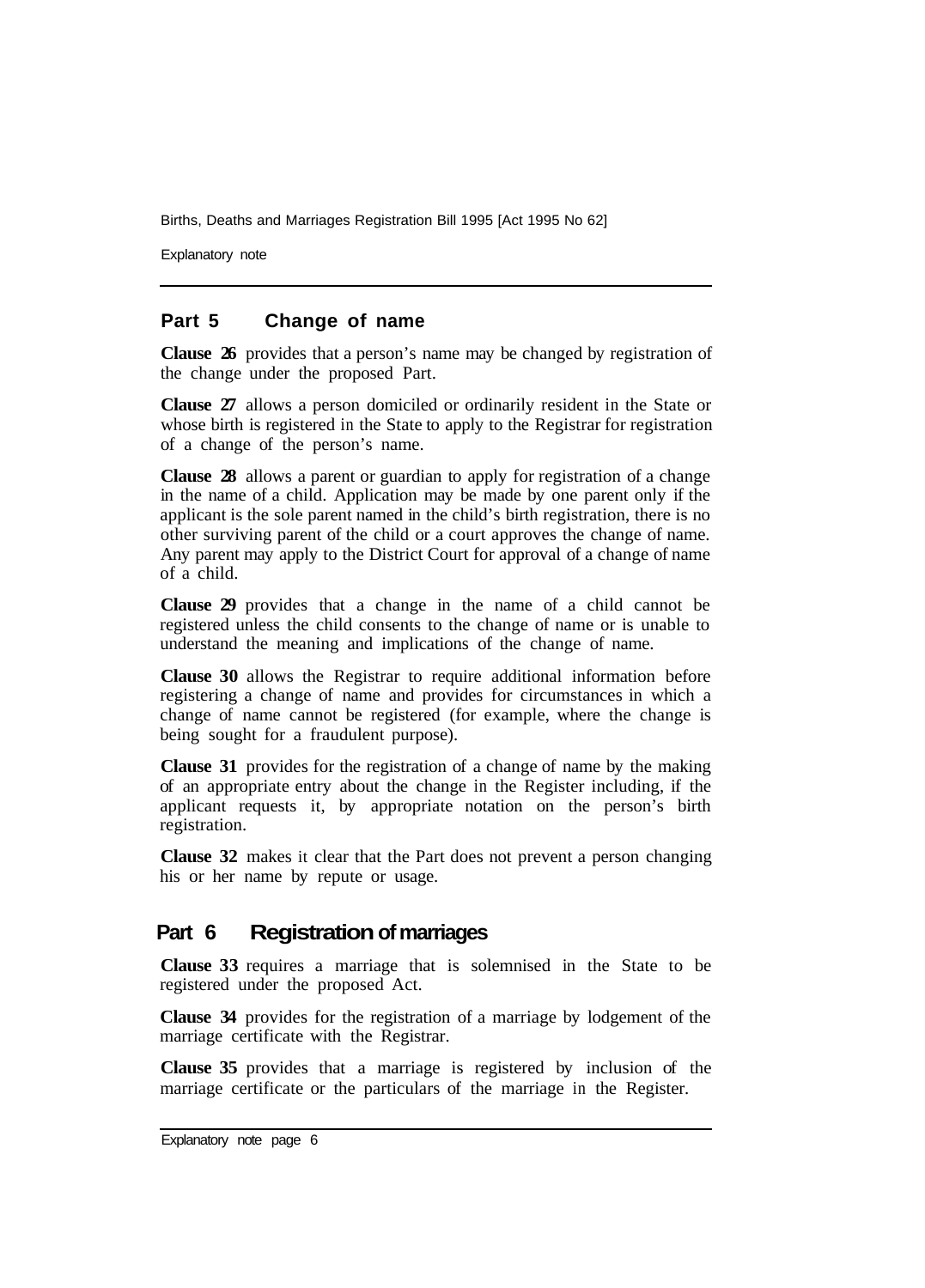Explanatory note

### **Part 7 Registration of deaths**

#### **Division 1 Cases where registration of death is required or authorised**

**Clause 36** provides for the circumstances in which a death may be registered under the Act. These include where a person dies in the State, where a person ordinarily resident in the State dies outside the State or dies in a ship or aircraft which is proceeding to a place in the State. Stillbirths are not considered to be deaths and are not to be registered as deaths.

**Clause 37** allows any court (including a court of the Commonwealth, another State or a Territory) to order the registration of the death of a person who died in the State.

**Clause 38** prevents the Registrar from registering a death unless the Registrar has been given notice of the death by a doctor (see clause 39), a coroner has authorised disposal of the remains of the person, a coroner has given notice of the death to the Registrar for the purpose of effecting registration or a similar notice or order has been given under another Australian law. This does not prevent a court ordering registration of the death or the Registrar registering the death if the Registrar considers that in the circumstances it is appropriate.

#### **Division 2 Notification of deaths**

**Clause 39** requires a doctor who was responsible for the care of a person immediately before the person's death, or who examines the body of the deceased person after death, to give notice to the Registrar of the death and the cause of death, unless another doctor has already given the required notice or a coroner has been notified of the death. The notice must not be given if the doctor is prevented from certifying the cause of death of a person by reason of the fact that the death is reportable to a coroner. The circumstances in which a death is reportable to a coroner are contained in the amendments to the *Coroners Act 1980* (see Schedule 1 [2]). If a death is reported to a coroner, the coroner must notify the Registrar of the death.

**Clause 40** requires a coroner to give the Registrar copies of any order authorising the disposal of human remains or any finding about the cause of a person's death. A death certificate issued before completion of a coroner's inquest must be endorsed to indicate that fact.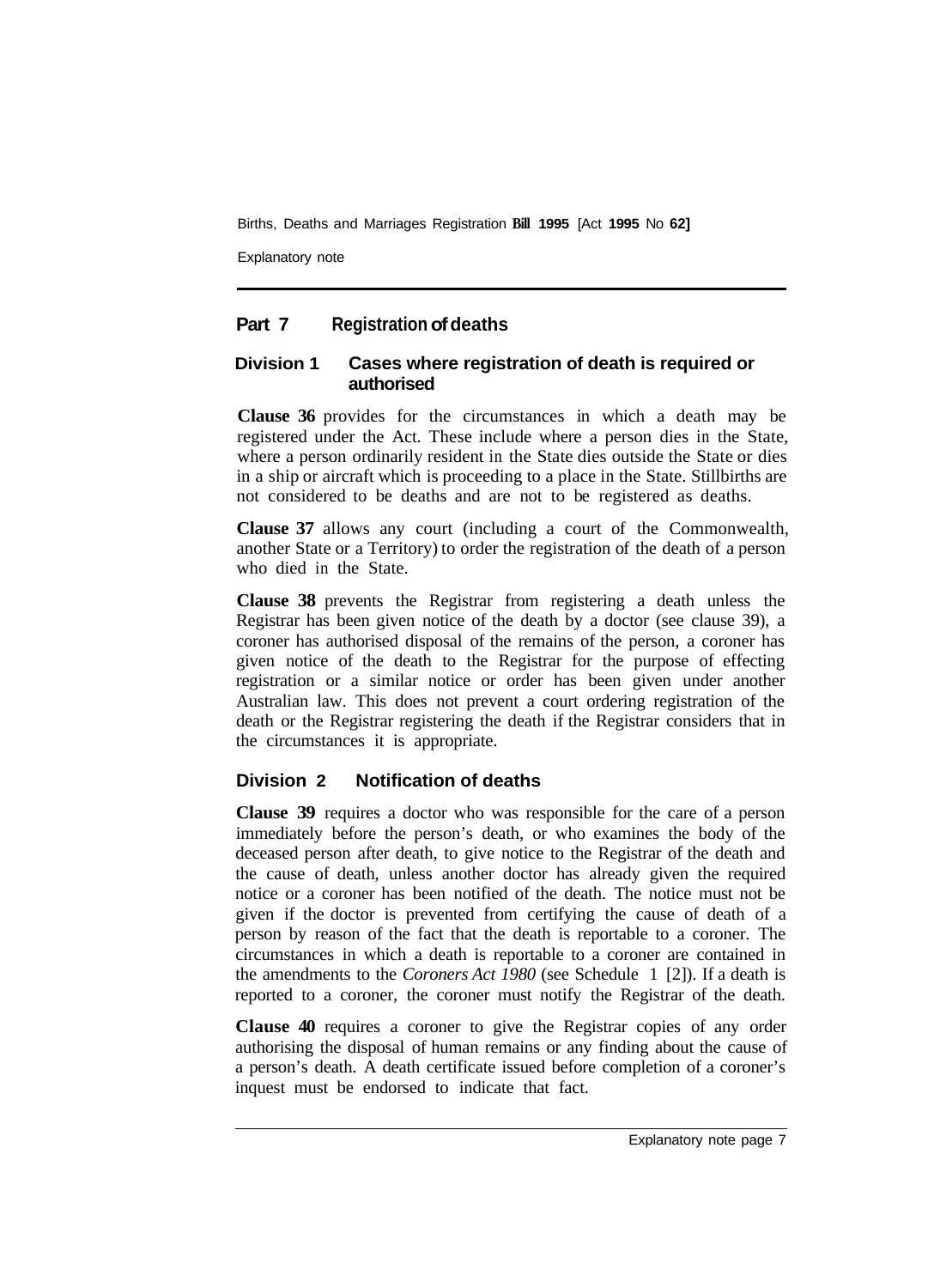Explanatory note

**Clause 41** requires a funeral director or other person who arranges for the disposal of human remains to give notice to the Registrar of certain information relating to the deceased person. Similar requirements apply if a funeral director or other person arranges for the removal of human remains from the State or if the remains have not been disposed of within 30 days after the person's death.

#### **Division 3 Registration of death**

**Clause 42** provides for the registration of a person's death by the making of an appropriate entry in the Register.

#### **Part 8 The Register**

#### **Division 1 Keeping the Register**

**Clause 43** requires the Registrar to keep a register or registers containing particulars of events that are registrable under the proposed Act. The Register may be maintained as a computer database or in documentary form. An index must be maintained to make the information contained in the Register accessible.

#### **Division 2 Registrar's powers of inquiry**

**Clause 44** allows the Registrar to conduct an inquiry into a registrable event and, for the purposes of that inquiry, to require any person to provide relevant information.

#### **Division 3 Correction of Register**

**Clause 45** provides for correction of the Register.

#### **Division 4 Access to, and certification of, Register entries**

**Clause 46** allows the Registrar to give access to or provide information from the Register to a person or organisation that has an adequate reason for wanting access or information. Access or information may be given subject to conditions. The Registrar is required to take certain factors into account in determining whether to give such access or information.

**Clause 47** allows the Registrar, on application, to search the Register for an entry about a particular event. The Registrar may reject an application if it does not show an adequate reason for wanting the information.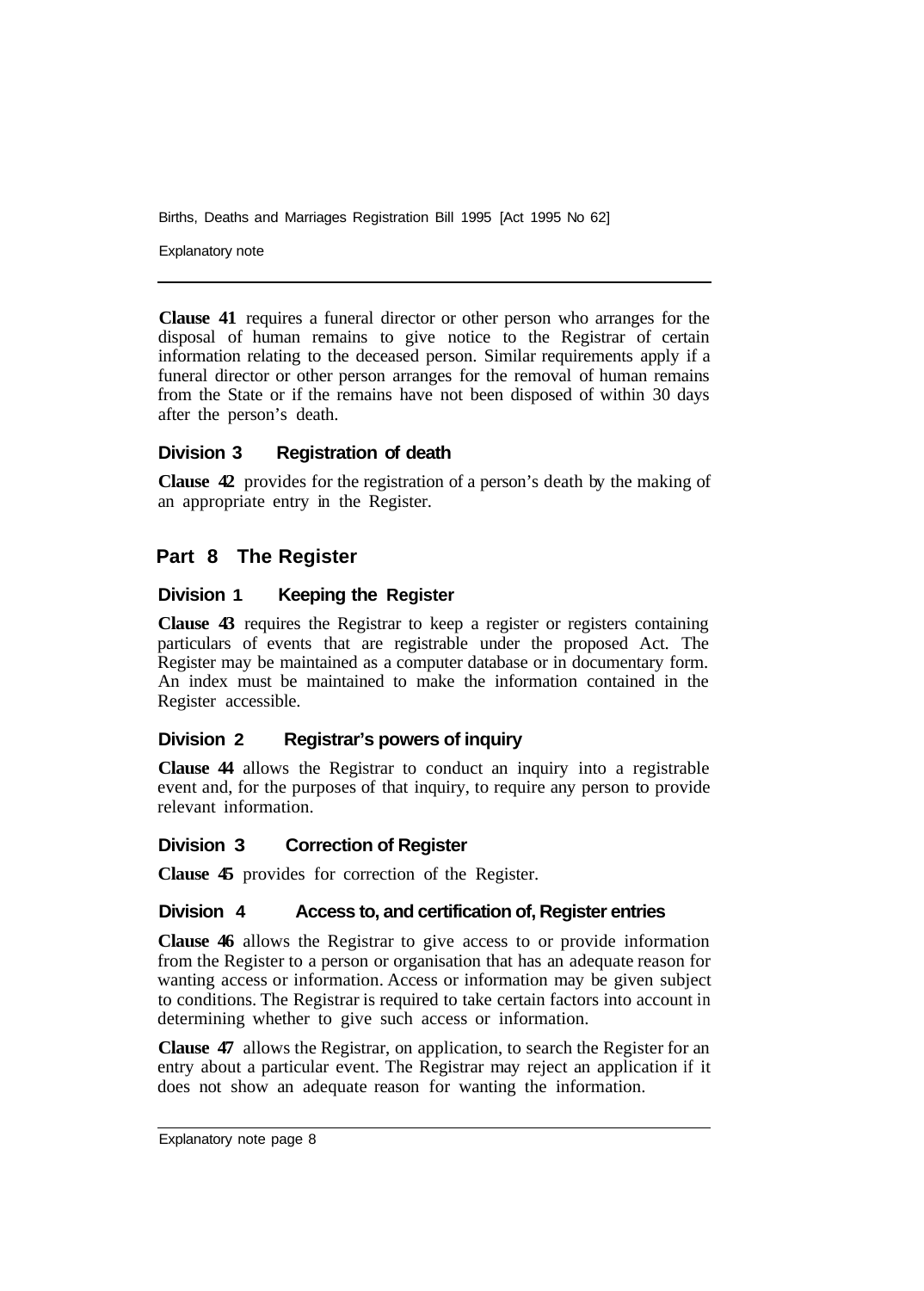Explanatory note

**Clause 48** requires the Registrar, in providing information from the Register, to protect persons from unjustified intrusions on their privacy in so far as it is practicable to do so.

**Clause 49** provides for the certification of entries in the Register.

**Clause 50** gives the executor, administrator or trustee of an estate the right to apply for a certificate from the Registrar certifying, in respect of a deceased person, whether the person is recorded in the Register as being the parent of any children.

**Clause 51** allows the Registrar to issue a certificate to enable the disposal of human remains. (The *Coroners Act 1980* is amended to make it an offence to dispose of human remains without appropriate authorisation. See Schedule 1 [6].)

**Clause 52** makes it clear that access to information in the Register is subject to the provisions of the *Adoption Information Act 1990.* 

**Clause 53** requires the Registrar to maintain a written statement of the policies on which access to information contained in the Register is to be given or denied.

**Clause 54** allows fees for the Registrar's services to be fixed by the regulations or by negotiation between the Registrar and the person who asks for the relevant services.

**Clause 55** allows the Registrar to remit the whole or part of **a** fee under the proposed Act.

#### **Part 9 General power of review**

**Clause 56** provides that a person who is dissatisfied with a decision of the Registrar may apply to the District Court for a review of the decision.

#### **Part 10 Miscellaneous**

**Clause 57** makes it an offence to knowingly make a false or misleading representation in an application, notice or document under the proposed Act or in response to an inquiry by the Registrar.

**Clause 58** makes it an offence to obtain access to the Register or interfere with the Register without the authority of the Registrar or other lawful authority.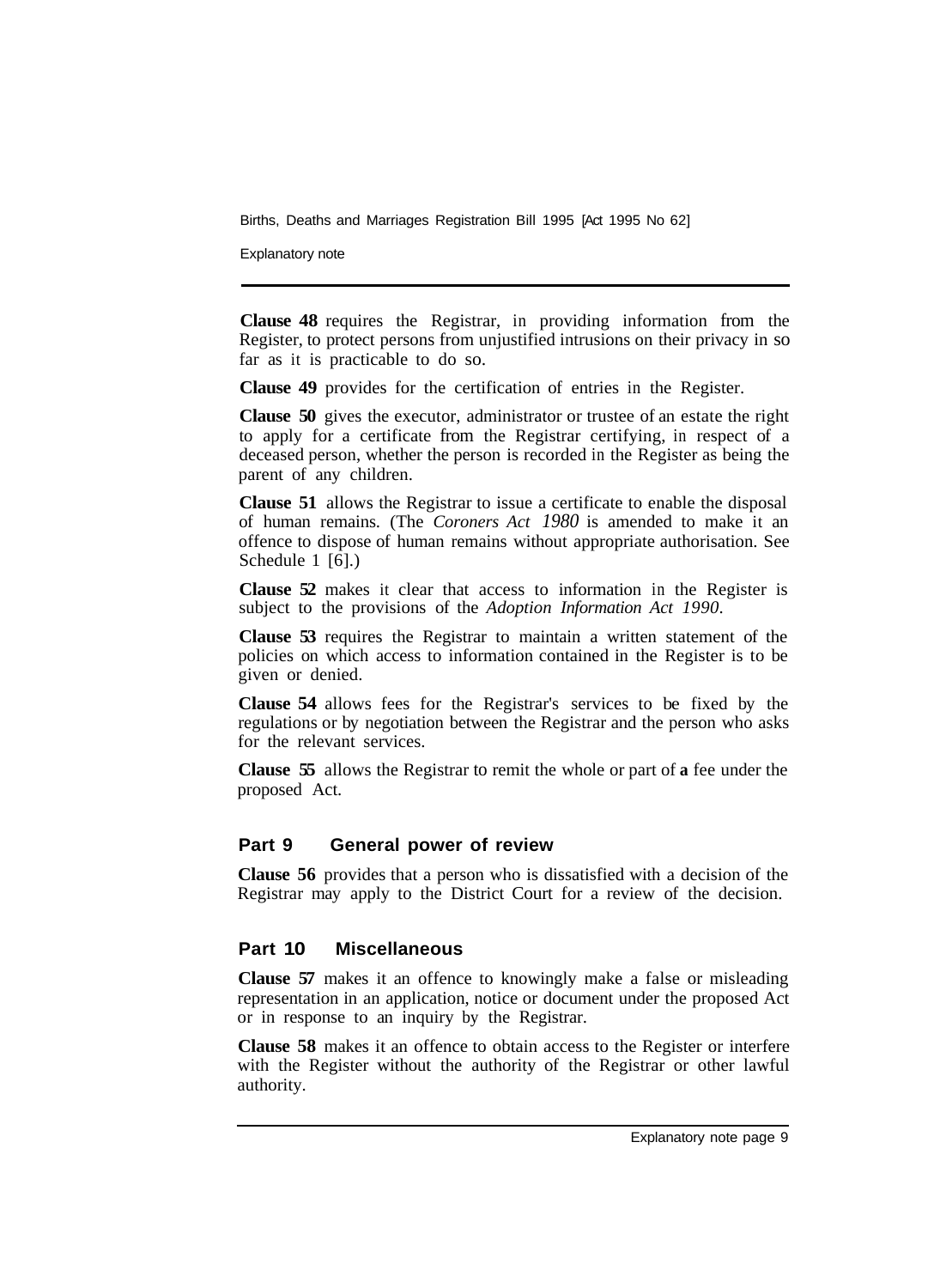Explanatory note

**Clause 59** makes it an offence to forge the Registrar's certificate or seal or to forge or falsify a certificate or other document under the Act. The Registrar may impound or require the return of a forged or falsified document or certificate or a document that was issued as a result of fraud or error.

**Clause 60** makes it an offence to improperly disclose information obtained in connection with the administration of the proposed Act.

**Clause 61** protects the Registrar from liability in respect of his or her exercise of functions under the Act.

**Clause 62** contains a general regulation making power.

**Clause 63** provides for proceedings for offences to be dealt with by **a** Local court.

**Clause 64** repeals the *Registration of Births, Deaths and Marriages Act 1973.* 

**Clause 65** gives effect to the amendments to the *Coroners Act 1980*  contained in Schedule 1.

**Clause 66** gives effect to the consequential amendments to other Acts contained in Schedule 2.

**Clause 67** gives effect to the savings, transitional and other provisions contained in Schedule 3.

**Clause 68** provides for review of the proposed Act by the Minister as soon as possible after the period of 5 years from the date of assent.

#### **Schedules**

**Schedule 1** transfers to the *Coroners Act 1980* certain provisions that are currently contained in the *Registration of Births, Deaths and Marriages Act 1973.* These provisions can be summarised as follows:

• Proposed section 12A sets out the circumstances in which a doctor must not certify the cause of death of a person. These circumstances are circumstances in which a coroner has jurisdiction to hold an inquest into the death. If a doctor is of the opinion that a person has died in such circumstances, the doctor is required to notify a member of the police force, who is in turn required to notify a coroner of the death. (See Schedule 1 [l] and [2])